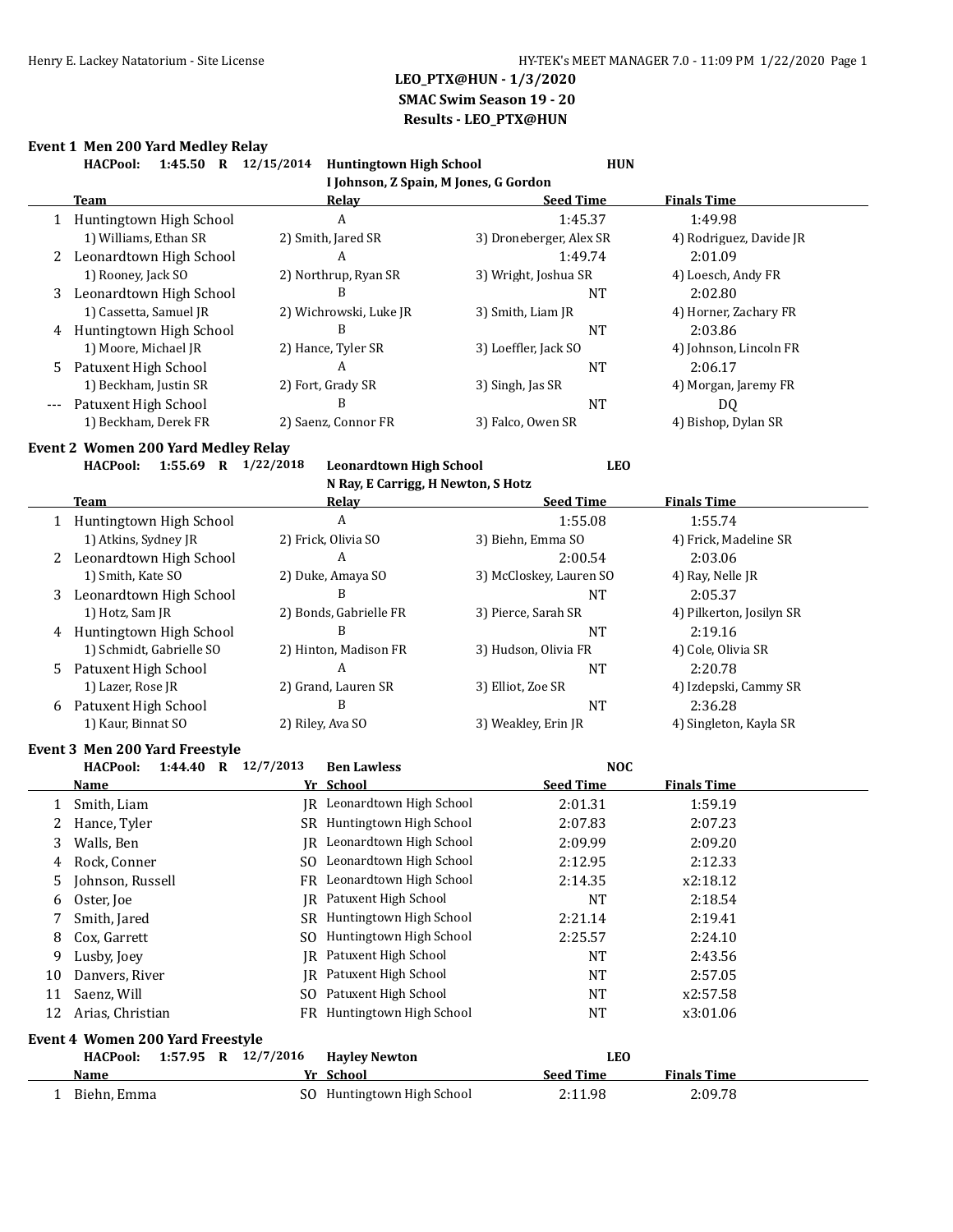### **(Event 4 Women 200 Yard Freestyle)**

|     | <b>Name</b>                            |            | Yr School                  | <b>Seed Time</b> | <b>Finals Time</b> |  |
|-----|----------------------------------------|------------|----------------------------|------------------|--------------------|--|
| 2   | Schmidt, Gabrielle                     | SO.        | Huntingtown High School    | <b>NT</b>        | 2:10.72            |  |
| 3   | Allred, Caroline                       | FR         | Leonardtown High School    | 2:12.00          | 2:11.77            |  |
| 4   | Scott, Laura                           | SR.        | Leonardtown High School    | 2:12.48          | 2:19.80            |  |
| 5   | Allred, Adrianne                       | <b>FR</b>  | Leonardtown High School    | 2:17.64          | 2:20.35            |  |
| 6   | Wojtowicz, Jenny                       | <b>FR</b>  | Leonardtown High School    | 2:18.31          | x2:20.48           |  |
| 7   | White, Gabrielle                       | IR         | Huntingtown High School    | <b>NT</b>        | 2:46.75            |  |
| 8   | Stewart, Abby                          | IR         | Patuxent High School       | <b>NT</b>        | 2:51.19            |  |
| 9   | Hinton, Megan                          | FR         | Huntingtown High School    | NT               | x3:19.94           |  |
| 10  | Ward, Shannon                          | IR         | Patuxent High School       | <b>NT</b>        | 3:25.61            |  |
| 11  | Magesh, Titiksha                       | IR         | Patuxent High School       | NT               | 3:31.75            |  |
|     | Event 5 Men 200 Yard IM                |            |                            |                  |                    |  |
|     |                                        |            |                            |                  |                    |  |
|     | <b>HACPool:</b><br>2:02.33<br>$\bf{R}$ | 12/17/2014 | <b>Chris Kahl</b>          | <b>PTX</b>       |                    |  |
|     | Name                                   |            | Yr School                  | <b>Seed Time</b> | <b>Finals Time</b> |  |
| 1   | Williams, Ethan                        |            | SR Huntingtown High School | 2:00.67          | 2:00.06R           |  |
| 2   | Claus, Zach                            | SR.        | Leonardtown High School    | 2:06.73          | 2:02.81            |  |
| 3   | Wojtowicz, Jimmy                       | SO.        | Leonardtown High School    | 2:12.32          | 2:11.40            |  |
| 4   | Droneberger, Alex                      | SR.        | Huntingtown High School    | 2:10.53          | 2:14.59            |  |
| 5   | Northrup, Ryan                         | SR.        | Leonardtown High School    | 2:22.93          | 2:24.16            |  |
| 6   | Bryan, Caleb                           | SO.        | Leonardtown High School    | 2:21.70          | x2:43.04           |  |
| 7   | Singh, Jas                             |            | SR Patuxent High School    | <b>NT</b>        | 2:44.67            |  |
| 8   | Vinson, Cameron                        | IR         | Huntingtown High School    | 2:34.87          | 3:16.71            |  |
| 9   | Cheng, Kevin                           | SR.        | Patuxent High School       | NT               | 3:35.56            |  |
| --- | Schuler, Quinn                         | FR         | Huntingtown High School    | <b>NT</b>        | DQ                 |  |

#### **Event 6 Women 200 Yard IM**

|    | <b>HACPool:</b><br>2:10.95<br>R | 1/4/2019<br><b>Madeline Frick</b> | <b>HUN</b>                             |         |
|----|---------------------------------|-----------------------------------|----------------------------------------|---------|
|    | Name                            | Yr School                         | <b>Finals Time</b><br><b>Seed Time</b> |         |
|    | Frick, Madeline                 | SR Huntingtown High School        | 2:10.02                                | 2:12.30 |
|    | Smith. Kate                     | SO Leonardtown High School        | 2:27.76                                | 2:28.25 |
| 3  | McCloskey, Lauren               | SO Leonardtown High School        | 2:29.37                                | 2:35.54 |
| 4  | Pierce, Sarah                   | SR Leonardtown High School        | 2:34.87                                | 2:36.72 |
| 5. | Jarrett, Alexis                 | SO Leonardtown High School        | 2:40.50<br>x2:38.03                    |         |
| 6  | Hudson, Olivia                  | FR Huntingtown High School        | 2:48.83                                | 2:49.78 |
| 7  | Annis, Olivia                   | JR Huntingtown High School        | 3:09.28<br>3:09.61                     |         |
| 8  | Weakley, Erin                   | IR Patuxent High School           | NT                                     | 3:13.38 |
| 9  | Bren, Maddy                     | FR Patuxent High School           | <b>NT</b>                              | 3:16.91 |
| 10 | Card, Isabel                    | Huntingtown High School           | NT<br>x3:43.34                         |         |

### **Event 7 Men 50 Yard Freestyle**

|    | <b>HACPool:</b>   | 22.69 R | 12/15/2014 | Dean Pinno                 | <b>LEO</b>       |                    |  |
|----|-------------------|---------|------------|----------------------------|------------------|--------------------|--|
|    | Name              |         |            | Yr School                  | <b>Seed Time</b> | <b>Finals Time</b> |  |
|    | Rodriguez, Davide |         |            | IR Huntingtown High School | 24.39            | 24.14              |  |
| 2. | Konecny, Alex     |         |            | SR Leonardtown High School | 24.39            | 24.21              |  |
| 3. | Benson, Taylor    |         |            | SR Leonardtown High School | 25.13            | 25.27              |  |
| 4  | Jamsiuk, Zach     |         |            | SO Leonardtown High School | 25.89            | 26.26              |  |
| 5. | Loesch, Andy      |         |            | FR Leonardtown High School | 26.94            | x26.86             |  |
| 6  | Alman, Mark       |         |            | SR Huntingtown High School | 27.31            | 27.21              |  |
|    | Johnson, Lincoln  |         | FR         | Huntingtown High School    | 26.87            | 27.26              |  |
| 8  | Bishop, Dylan     |         | SR         | Patuxent High School       | <b>NT</b>        | 28.78              |  |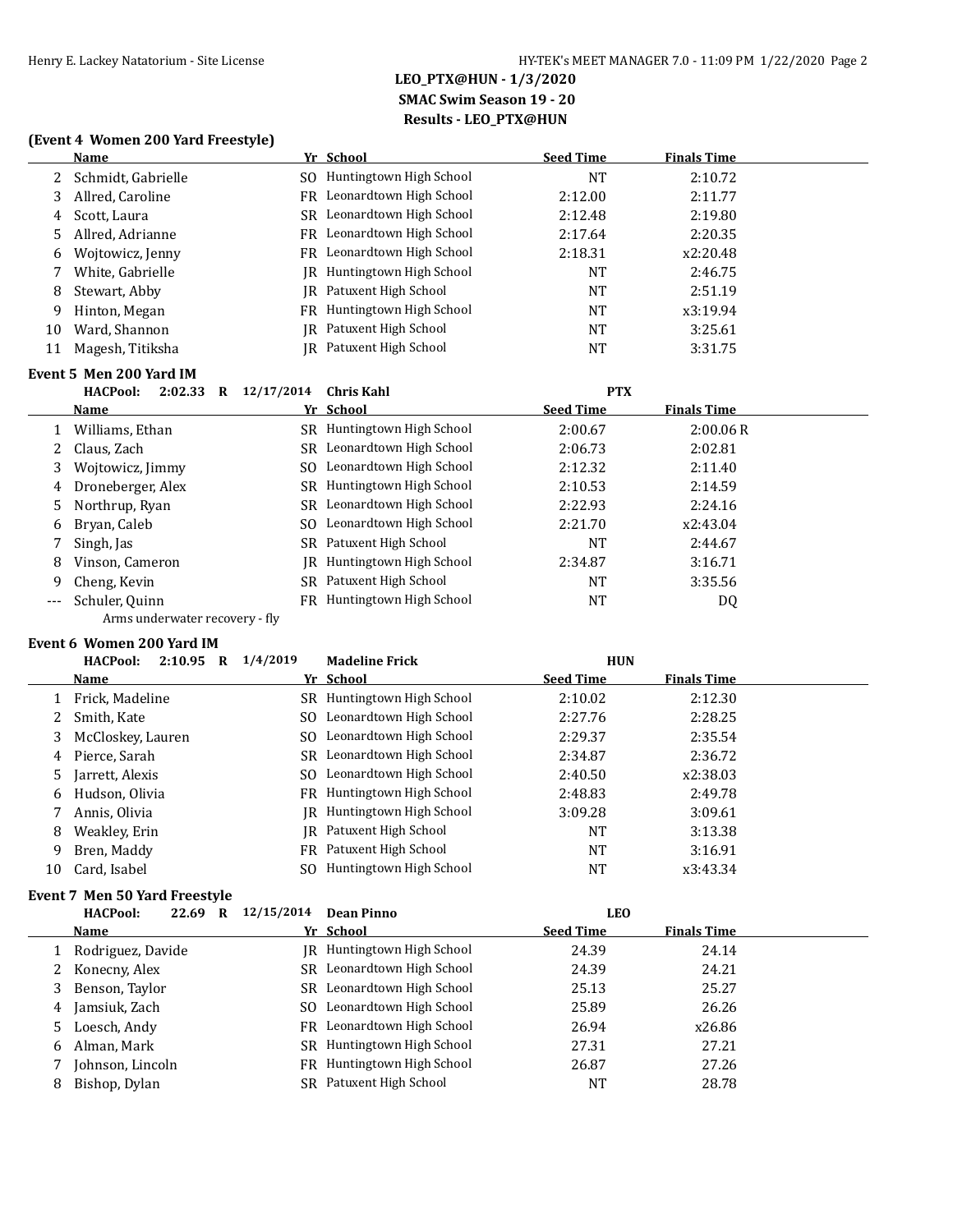### **(Event 7 Men 50 Yard Freestyle)**

|    | <b>Name</b>      | Yr School                  | <b>Seed Time</b> | <b>Finals Time</b> |
|----|------------------|----------------------------|------------------|--------------------|
|    | Gross, Gavin     | IR Patuxent High School    | <b>NT</b>        | 29.42              |
| 10 | Freeman, Dylan   | FR Huntingtown High School | 31.76            | x30.82             |
|    | Gilbert, Zachary | SO Patuxent High School    | NT               | 32.34              |
| 12 | Sampson, Oliver  | IR Patuxent High School    | <b>NT</b>        | x35.93             |

### **Event 8 Women 50 Yard Freestyle**

|    | <b>HACPool:</b><br>25.25 | 1/11/2017<br>R | <b>Lauren Grand</b>        | <b>PTX</b>       |                    |  |
|----|--------------------------|----------------|----------------------------|------------------|--------------------|--|
|    | Name                     |                | Yr School                  | <b>Seed Time</b> | <b>Finals Time</b> |  |
|    | Frick, Olivia            | SO.            | Huntingtown High School    | 26.64            | 26.65              |  |
|    | Hotz, Sam                |                | IR Leonardtown High School | 26.65            | 26.94              |  |
| 3  | Duke, Amaya              | SO.            | Leonardtown High School    | 26.69            | 27.03              |  |
|    | 4 Pilkerton, Josilyn     |                | SR Leonardtown High School | 28.13            | 27.92              |  |
| 5  | Carrigg, Anna Kate       | SO.            | Leonardtown High School    | 29.11            | x29.64             |  |
| 6  | Elliot. Zoe              |                | SR Patuxent High School    | <b>NT</b>        | 29.91              |  |
|    | Hinton, Jasmine          |                | SR Huntingtown High School | 29.95            | 30.07              |  |
| 8  | Izdepski, Cammy          |                | SR Patuxent High School    | <b>NT</b>        | 31.72              |  |
| 9  | Sherman, Gina            | SR.            | Huntingtown High School    | 32.82            | 32.04              |  |
| 10 | Boley, Angela            | IR             | Huntingtown High School    | <b>NT</b>        | x33.04             |  |
| 11 | Singleton, Kayla         |                | SR Patuxent High School    | <b>NT</b>        | 34.29              |  |

### **Event 11 Men 100 Yard Butterfly**

|    | <b>HACPool:</b><br>54.71 R | 1/18/2013<br><b>Ben Lawless</b> | <b>NOC</b>                             |  |
|----|----------------------------|---------------------------------|----------------------------------------|--|
|    | Name                       | Yr School                       | <b>Seed Time</b><br><b>Finals Time</b> |  |
|    | Droneberger, Alex          | SR Huntingtown High School      | 56.02<br>56.28                         |  |
|    | Claus, Zach                | SR Leonardtown High School      | NT<br>56.58                            |  |
|    | Wojtowicz, Jimmy           | SO Leonardtown High School      | 59.47<br>58.68                         |  |
| 4  | Smith, Liam                | JR Leonardtown High School      | 1:03.97<br>1:03.58                     |  |
| 5. | Wright, Joshua             | SR Leonardtown High School      | 1:05.07<br>x1:06.48                    |  |
| 6  | Johnson, Lincoln           | FR Huntingtown High School      | 1:12.72<br>1:13.40                     |  |
|    | Loeffler, Jack             | SO Huntingtown High School      | 1:20.14<br>1:16.61                     |  |
| 8  | Lusby, Joey                | <b>IR</b> Patuxent High School  | 1:30.57<br><b>NT</b>                   |  |

### **Event 12 Women 100 Yard Butterfly**

|       | <b>HACPool:</b>  | $\bf{R}$<br>59.46 | 1/11/2013 | <b>Mairyn Branaman</b>         | <b>LEO</b>       |                    |  |
|-------|------------------|-------------------|-----------|--------------------------------|------------------|--------------------|--|
|       | Name             |                   |           | Yr School                      | <b>Seed Time</b> | <b>Finals Time</b> |  |
|       | Frick, Madeline  |                   |           | SR Huntingtown High School     | 59.39            | 59.11 R            |  |
|       | 2 Ray, Nelle     |                   |           | IR Leonardtown High School     | 1:01.24          | 1:00.06            |  |
| 3     | Biehn, Emma      |                   | SO.       | Huntingtown High School        | 1:02.93          | 1:03.66            |  |
| 4     | Wojtowicz, Jenny |                   |           | FR Leonardtown High School     | 1:07.32          | 1:08.57            |  |
|       | 5 Pierce, Sarah  |                   |           | SR Leonardtown High School     | 1:09.70          | 1:08.87            |  |
| 6     | Bonds, Gabrielle |                   |           | FR Leonardtown High School     | NT               | x1:09.40           |  |
|       | Lazer, Rose      |                   |           | <b>IR</b> Patuxent High School | <b>NT</b>        | 1:13.27            |  |
| 8     | Hudson, Olivia   |                   |           | FR Huntingtown High School     | 1:20.15          | 1:17.61            |  |
| -9    | Cole, Olivia     |                   | SR        | Huntingtown High School        | <b>NT</b>        | x1:23.16           |  |
| $---$ | Weakley, Erin    |                   |           | <b>IR</b> Patuxent High School | NT               | <b>DNF</b>         |  |

## Did not finish **Event 13 Men 100 Yard Freestyle**

| <b>HACPool:</b>   | 48.01 R 12/7/2013 | <b>Ben Lawless</b>         | NOC              |                    |  |
|-------------------|-------------------|----------------------------|------------------|--------------------|--|
| <b>Name</b>       |                   | Yr School                  | <b>Seed Time</b> | <b>Finals Time</b> |  |
| Konecny, Alex     |                   | SR Leonardtown High School | 53.33            | 53.70              |  |
| Rodriguez, Davide |                   | JR Huntingtown High School | 54.51            | 54.83              |  |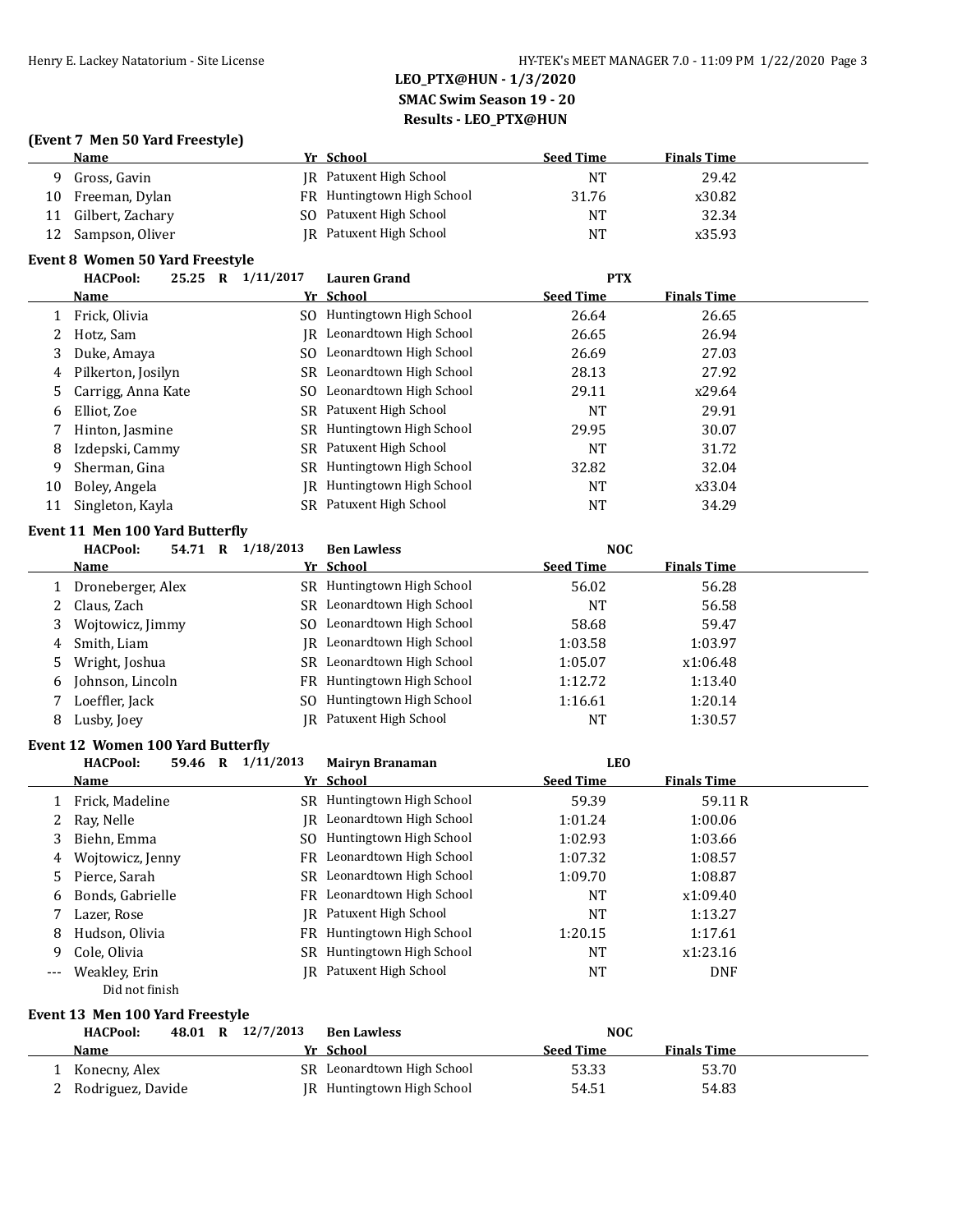### **(Event 13 Men 100 Yard Freestyle)**

|    | Name            |    | Yr School                  | <b>Seed Time</b> | <b>Finals Time</b> |
|----|-----------------|----|----------------------------|------------------|--------------------|
| 3  | Beckham, Justin |    | SR Patuxent High School    | NT               | 55.59              |
| 4  | Benson, Taylor  |    | SR Leonardtown High School | 56.44            | 56.53              |
| 5. | Jamsiuk, Zach   |    | SO Leonardtown High School | 57.87            | 58.00              |
| 6  | Oster, Joe      |    | IR Patuxent High School    | NT               | 1:00.18            |
|    | Loesch, Andy    |    | FR Leonardtown High School | 1:00.36          | x1:02.21           |
| 8  | Alman, Mark     |    | SR Huntingtown High School | 1:03.07          | 1:03.11            |
| 9. | Falco, Owen     |    | SR Patuxent High School    | NT               | 1:12.74            |
| 10 | Krohnert, Max   | SR | Huntingtown High School    | 1:20.66          | 1:13.91            |
| 11 | Lusby, Lucas    |    | SO Patuxent High School    | NT               | x1:14.41           |
| 12 | Schuler, Quinn  | FR | Huntingtown High School    | 1:26.70          | x1:26.46           |
|    |                 |    |                            |                  |                    |

### **Event 14 Women 100 Yard Freestyle**

|       | <b>HACPool:</b><br>54.35 R | 1/22/2018 | <b>Havley Newton</b>              | <b>LEO</b>       |                    |  |
|-------|----------------------------|-----------|-----------------------------------|------------------|--------------------|--|
|       | <u>Name-</u>               |           | Yr School                         | <b>Seed Time</b> | <b>Finals Time</b> |  |
|       | Atkins, Sydney             |           | JR Huntingtown High School        | 55.93            | 55.97              |  |
|       | Hotz, Sam                  | IR        | Leonardtown High School           | 59.21            | 59.07              |  |
| 3     | Allred, Caroline           |           | FR Leonardtown High School        | 1:00.31          | 1:00.19            |  |
| 4     | Allred, Adrianne           | FR.       | Leonardtown High School           | 1:03.61          | 1:02.20            |  |
| 5.    | Scott, Laura               |           | SR Leonardtown High School        | 1:00.93          | x1:02.92           |  |
| 6     | Atkins, Jadyn              |           | FR Huntingtown High School        | 1:05.89          | 1:07.87            |  |
|       | Elliot, Zoe                |           | SR Patuxent High School           | NT               | 1:09.21            |  |
| 8     | Izdepski, Cammy            |           | SR Patuxent High School           | NT               | 1:13.82            |  |
| 9     | Hinton, Madison            |           | <b>FR</b> Huntingtown High School | <b>NT</b>        | 1:17.96            |  |
| 10    | Singleton, Kayla           |           | SR Patuxent High School           | NT               | 1:18.79            |  |
| 11    | Magesh, Titiksha           |           | IR Patuxent High School           | NT               | x1:36.74           |  |
| $---$ | Cost, Isabella             |           | FR Huntingtown High School        | 1:08.64          | DQ                 |  |
|       | False start                |           |                                   |                  |                    |  |

### **Event 15 Men 500 Yard Freestyle**

| 4:35.53 R $1/31/2014$<br><b>HACPool:</b> |     | <b>Ben Lawless</b>         | <b>NOC</b>       |                    |
|------------------------------------------|-----|----------------------------|------------------|--------------------|
| Name                                     |     | Yr School                  | <b>Seed Time</b> | <b>Finals Time</b> |
| Williams, Ethan                          |     | SR Huntingtown High School | 5:01.09          | 4:55.76            |
| Rock, Conner                             | SO. | Leonardtown High School    | 5:56.56          | 6:02.75            |
| Walls, Ben                               | IR  | Leonardtown High School    | 5:57.25          | 6:04.91            |
| 4 Morgan, Jaremy                         |     | FR Patuxent High School    | <b>NT</b>        | 6:06.80            |
| Freeman, Dylan                           |     | FR Huntingtown High School | 7:30.35          | 7:22.80            |

### **Event 16 Women 500 Yard Freestyle**

|    | 5:22.00<br><b>HACPool:</b><br>R | 1/22/2018 | <b>Nelle Ray</b>           | <b>LEO</b>       |                    |
|----|---------------------------------|-----------|----------------------------|------------------|--------------------|
|    | Name                            |           | Yr School                  | <b>Seed Time</b> | <b>Finals Time</b> |
|    | 1 Ray, Nelle                    |           | IR Leonardtown High School | 5:33.89          | 5:35.20            |
|    | 2 Bonds, Gabrielle              |           | FR Leonardtown High School | 5:39.07          | 5:44.84            |
| 3. | Schmidt, Gabrielle              |           | SO Huntingtown High School | 5:43.86          | 5:53.68            |
|    | 4 Stewart, Abby                 |           | IR Patuxent High School    | <b>NT</b>        | 7:50.92            |
|    | 5 Bren, Maddy                   |           | FR Patuxent High School    | <b>NT</b>        | 7:51.60            |
|    | 6 Annis. Olivia                 |           | JR Huntingtown High School | 8:00.79          | 8:09.27            |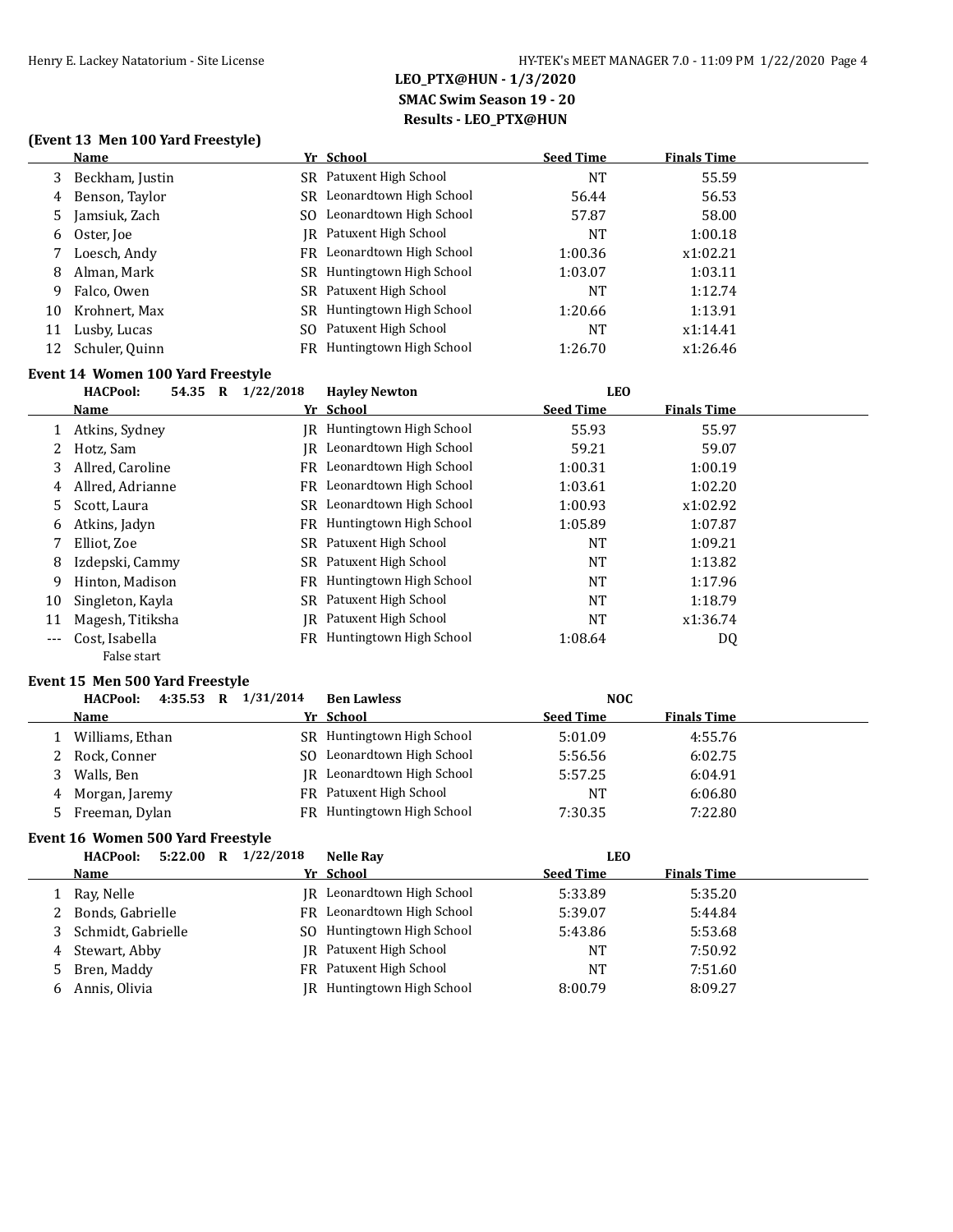# **Event 17 Men 200 Yard Freestyle Relay**

|       | 1:33.16 R 1/18/2013<br><b>HACPool:</b>    | <b>Northern High School</b>                  | <b>NOC</b>                 |                       |
|-------|-------------------------------------------|----------------------------------------------|----------------------------|-----------------------|
|       |                                           | N Goszkowicz, K Horak, T Cranford, B Lawless |                            |                       |
|       | <b>Team</b>                               | Relay                                        | <b>Seed Time</b>           | <b>Finals Time</b>    |
|       | 1 Leonardtown High School                 | A                                            | 1:35.91                    | 1:39.77               |
|       | 1) Wojtowicz, Jimmy SO                    | 2) Benson, Taylor SR                         | 3) Konecny, Alex SR        | 4) Claus, Zach SR     |
| 2     | Huntingtown High School                   | A                                            | 1:44.44                    | 1:48.00               |
|       | 1) Johnson, Lincoln FR                    | 2) Cox, Garrett SO                           | 3) Alman, Mark SR          | 4) Hance, Tyler SR    |
| 3     | Leonardtown High School                   | B                                            | <b>NT</b>                  | 1:48.25               |
|       | 1) Loesch, Andy FR                        | 2) Horner, Zachary FR                        | 3) Nichols, Christopher SR | 4) Jamsiuk, Zach SO   |
|       | 4 Huntingtown High School                 | B                                            | <b>NT</b>                  | 1:59.09               |
|       | 1) Moore, Michael JR                      | 2) Freeman, Dylan FR                         | 3) Nielsen, Kyle FR        | 4) Loeffler, Jack SO  |
| 5     | Patuxent High School                      | A                                            | <b>NT</b>                  | 2:00.87               |
|       | 1) Gross, Gavin JR                        | 2) Bishop, Dylan SR                          | 3) Falco, Owen SR          | 4) Saenz, Will SO     |
| 6     | Patuxent High School                      | B                                            | <b>NT</b>                  | 2:06.53               |
|       | 1) Lusby, Joey JR                         | 2) Cheng, Kevin SR                           | 3) Beckham, Derek FR       | 4) Lusby, Lucas SO    |
|       | Event 18 Women 200 Yard Freestyle Relay   |                                              |                            |                       |
|       | <b>HACPool:</b><br>1:47.62 R 1/13/2012    | <b>Leonardtown High School</b>               | <b>LEO</b>                 |                       |
|       |                                           | M Branaman, E Mallory, M Wood, H Ray         |                            |                       |
|       | Team                                      | <b>Relay</b>                                 | <b>Seed Time</b>           | <b>Finals Time</b>    |
|       | 1 Leonardtown High School                 | A                                            | 1:51.42                    | 1:53.24               |
|       | 1) Allred, Adrianne FR                    | 2) Pilkerton, Josilyn SR                     | 3) Allred, Caroline FR     | 4) Smith, Kate SO     |
|       | 2 Leonardtown High School                 | B                                            | NT                         | 1:57.25               |
|       | 1) Carrigg, Anna Kate SO                  | 2) O'Connor, Anne JR                         | 3) McCauley, Abigail SO    | 4) Jarrett, Alexis SO |
| 3     | Huntingtown High School                   | A                                            | 1:55.33                    | 2:06.20               |
|       | 1) Atkins, Jadyn FR                       | 2) Cole, Olivia SR                           | 3) White, Gabrielle JR     | 4) Hinton, Jasmine SR |
| 4     | Huntingtown High School                   | B                                            | NT                         | 2:08.57               |
|       | 1) Cost, Isabella FR                      | 2) Hudson, Olivia FR                         | 3) Sherman, Gina SR        | 4) Boley, Angela JR   |
| 5     | Patuxent High School                      | A                                            | NT                         | 2:32.56               |
|       | 1) Morris, Becca JR                       | 2) Mead, Katie JR                            | 3) Lightfoot, Vanessa JR   | 4) Grand, Lauren SR   |
| 6     | Patuxent High School                      | B                                            | <b>NT</b>                  | 2:37.79               |
|       | 1) Danvers, Alaura FR                     | 2) Vetting, Kaylee SO                        | 3) Leyton, Diana SO        | 4) Ward, Shannon JR   |
|       | Event 19 Men 100 Yard Backstroke          |                                              |                            |                       |
|       | 53.58 R 1/21/2015<br><b>HACPool:</b>      | <b>Chris Kahl</b>                            | <b>PTX</b>                 |                       |
|       | Name                                      | Yr School                                    | <b>Seed Time</b>           | <b>Finals Time</b>    |
| 1     | Moore, Michael                            | JR Huntingtown High School                   | 1:10.29                    | 1:09.09               |
| 2     | Cassetta, Samuel                          | JR Leonardtown High School                   | 1:12.55                    | 1:13.05               |
| 3     | Bryan, Caleb                              | SO Leonardtown High School                   | 1:13.09                    | 1:13.88               |
| 4     | Rooney, Jack                              | SO Leonardtown High School                   | 1:16.92                    | 1:14.98               |
| 5     | Johnson, Russell                          | FR Leonardtown High School                   | 1:16.85                    | x1:18.57              |
|       |                                           | FR Patuxent High School                      |                            |                       |
| 6     | Beckham, Derek<br>Vinson, Cameron         | JR Huntingtown High School                   | NT<br>1:28.41              | 1:24.59<br>1:28.45    |
| 7     |                                           | FR Huntingtown High School                   |                            |                       |
| 8     | Arias, Christian                          |                                              | NT                         | 1:31.31               |
| 9     | Danvers, River                            | JR Patuxent High School                      | NT                         | 1:32.91               |
| 10    | Nielsen, Kyle                             | FR Huntingtown High School                   | NT                         | x1:36.44              |
| $---$ | Zimmerman, CJ                             | FR Patuxent High School                      | <b>NT</b>                  | DQ                    |
|       | Non-continuous turning action             |                                              |                            |                       |
|       | <b>Event 20 Women 100 Yard Backstroke</b> |                                              |                            |                       |
|       | 1:02.21 R 12/15/2014<br><b>HACPool:</b>   | Rebekah Johnson                              | <b>HUN</b>                 |                       |
|       | <u>Name</u>                               | <u>Yr School</u>                             | <b>Seed Time</b>           | <b>Finals Time</b>    |
|       | 1 Atkins, Sydney                          | JR Huntingtown High School                   | 1:02.25                    | 1:01.86R              |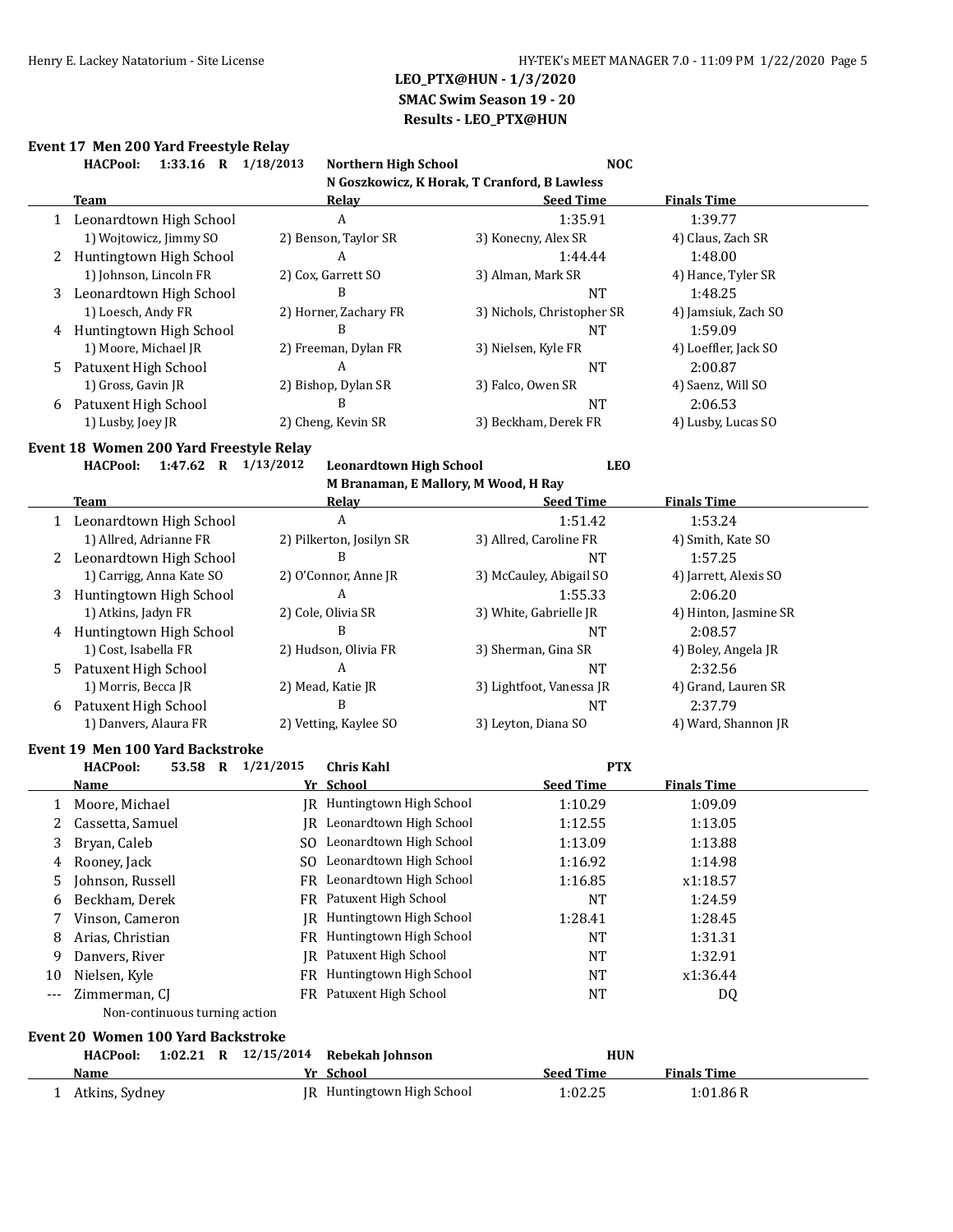### **(Event 20 Women 100 Yard Backstroke)**

|     | <b>Name</b>                   |     | Yr School                      | <b>Seed Time</b> | <b>Finals Time</b> |  |
|-----|-------------------------------|-----|--------------------------------|------------------|--------------------|--|
|     | McCloskey, Lauren             | SO. | Leonardtown High School        | 1:06.50          | 1:06.14            |  |
| 3   | Smith, Kate                   | SO. | Leonardtown High School        | 1:07.87          | 1:08.23            |  |
| 4   | deBrabander, Rachel           |     | SR Leonardtown High School     | 1:13.09          | 1:11.61            |  |
|     | 5 McCauley, Abigail           | SO. | Leonardtown High School        | 1:11.35          | x1:12.09           |  |
| 6   | Lazer, Rose                   |     | IR Patuxent High School        | <b>NT</b>        | 1:13.08            |  |
|     | Cost, Isabella                | FR  | Huntingtown High School        | <b>NT</b>        | 1:18.36            |  |
| 8   | Hinton, Madison               |     | FR Huntingtown High School     | <b>NT</b>        | 1:46.18            |  |
| 9   | Card, Isabel                  | SO. | Huntingtown High School        | <b>NT</b>        | x1:49.04           |  |
| 10  | Stewart, Bailee               |     | <b>FR</b> Patuxent High School | <b>NT</b>        | 2:05.92            |  |
| --- | Tompkins, Madison             |     | SO Patuxent High School        | <b>NT</b>        | DQ                 |  |
|     | Non-continuous turning action |     |                                |                  |                    |  |

## **Event 21 Men 100 Yard Breaststroke**

|    | <b>HACPool:</b><br>1:02.42<br>R | 12/12/2018<br><b>Kristopher Schueller</b> | <b>LAP</b>       |                    |
|----|---------------------------------|-------------------------------------------|------------------|--------------------|
|    | <b>Name</b>                     | Yr School                                 | <b>Seed Time</b> | <b>Finals Time</b> |
|    | Beckham, Justin                 | SR Patuxent High School                   | NT               | 1:08.62            |
| 2  | Northrup, Ryan                  | SR Leonardtown High School                | 1:10.11          | 1:09.58            |
| 3  | Smith, Jared                    | SR Huntingtown High School                | 1:10.66          | 1:12.38            |
| 4  | Hance, Tyler                    | Huntingtown High School<br>SR.            | 1:12.81          | 1:13.94            |
| 5  | Cassetta, Will                  | Leonardtown High School<br>FR             | 1:17.66          | 1:17.78            |
| 6  | Wichrowski, Luke                | Leonardtown High School<br>IR-            | 1:19.21          | 1:18.02            |
|    | Cox. Garrett                    | Huntingtown High School<br>SO.            | 1:19.43          | 1:18.91            |
| 8  | Loeffler, Jack                  | Huntingtown High School<br>SO.            | NT               | x1:22.20           |
| 9  | Dela Cuesta, Victor             | Leonardtown High School<br>FR             | NT               | x1:24.14           |
| 10 | Fort, Grady                     | SR Patuxent High School                   | NT               | 1:27.37            |
| 11 | Saenz, Connor                   | FR Patuxent High School                   | NT               | 1:45.78            |

#### **Event 22 Women 100 Yard Breaststroke**

|    | <b>HACPool:</b><br>$1:08.26$ R | 12/12/2018<br>Olivia Frick |                                | <b>HUN</b>       |                    |
|----|--------------------------------|----------------------------|--------------------------------|------------------|--------------------|
|    | Name                           | Yr School                  |                                | <b>Seed Time</b> | <b>Finals Time</b> |
|    | Frick, Olivia                  | SO.                        | Huntingtown High School        | 1:09.31          | 1:09.41            |
|    | Atkins, Jadyn                  | FR.                        | Huntingtown High School        | 1:20.63          | 1:19.61            |
| 3  | Frill, Madison                 | IR                         | Leonardtown High School        | 1:21.65          | 1:21.33            |
| 4  | Balaton, Christina             | IR.                        | Leonardtown High School        | 1:25.05          | 1:22.16            |
| 5. | Jarrett, Alexis                | SO.                        | Leonardtown High School        | 1:21.99          | 1:22.89            |
| 6  | Konecny, Emily                 | FR                         | Leonardtown High School        | 1:31.39          | x1:31.13           |
|    | Grand, Lauren                  |                            | SR Patuxent High School        | <b>NT</b>        | 1:31.34            |
| 8  | Hinton, Megan                  | FR                         | Huntingtown High School        | <b>NT</b>        | 1:33.80            |
| 9  | Riley, Ava                     | SO.                        | Patuxent High School           | <b>NT</b>        | 1:39.15            |
| 10 | Doster, Shylar                 | IR                         | Huntingtown High School        | <b>NT</b>        | x1:48.59           |
| 11 | Mead, Katie                    | IR                         | Patuxent High School           | <b>NT</b>        | 1:51.55            |
| 12 | Morris, Becca                  |                            | <b>IR</b> Patuxent High School | NT               | x1:52.38           |

### **Event 23 Men 400 Yard Freestyle Relay**

**HACPool: 3:27.75 R 2/1/2013 Northern High School NOC**

## **T Cranford, N Goszkowicz, K Horak, B Lawless**

| Team                    | Relav                   | <b>Seed Time</b>    | <b>Finals Time</b>    |
|-------------------------|-------------------------|---------------------|-----------------------|
| Leonardtown High School |                         | 3:32.45             | 3:33.40               |
| 1) Smith, Liam JR       | 2) Wojtowicz, Jimmy SO  | 3) Konecny, Alex SR | 4) Claus, Zach SR     |
| Huntingtown High School |                         | 3:26.90             | 3:43.56               |
| 1) Droneberger, Alex SR | 2) Rodriguez, Davide JR | 3) Smith, Jared SR  | 4) Williams, Ethan SR |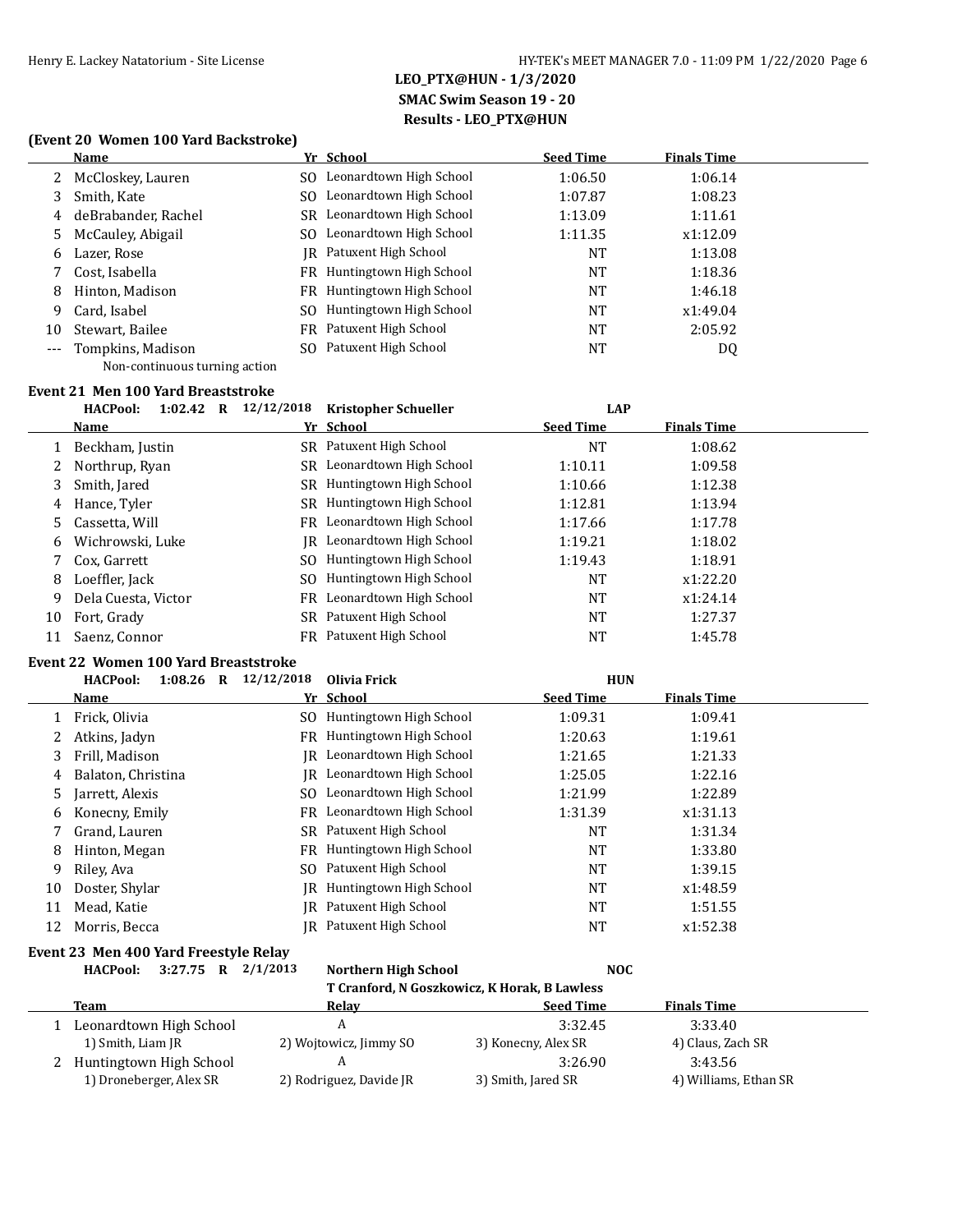### **(Event 23 Men 400 Yard Freestyle Relay)**

|   | Team                      | Relav              | <b>Seed Time</b>     | <b>Finals Time</b>   |  |
|---|---------------------------|--------------------|----------------------|----------------------|--|
| 3 | Leonardtown High School   | B                  | NT                   | 3:52.74              |  |
|   | 1) Benson, Taylor SR      | 2) Rock, Conner SO | 3) Walls, Ben JR     | 4) Jamsiuk, Zach SO  |  |
|   | 4 Patuxent High School    | А                  | NT                   | 4:06.48              |  |
|   | 1) Beckham, Justin SR     | 2) Singh, Jas SR   | 3) Morgan, Jaremy FR | 4) Oster, Joe JR     |  |
|   | 5 Huntingtown High School | В                  | NΤ                   | 4:29.98              |  |
|   | 1) Alman, Mark SR         | 2) Cox, Garrett SO | 3) Freeman, Dylan FR | 4) Moore, Michael JR |  |
| 6 | Patuxent High School      | В                  | NT                   | 5:00.50              |  |
|   | 1) Lusby, Joey JR         | 2) Saenz, Will SO  | 3) Falco, Owen SR    | 4) Beckham, Derek FR |  |

#### **Event 24 Women 400 Yard Freestyle Relay**

#### **HACPool: 3:47.97 R 1/22/2018 Leonardtown High School LEO S Hotz, K Ng, N Ray, H Newton**

|    | 5 HOTZ, K NG, N KAY, H NEWTON |                        |                        |                          |  |  |
|----|-------------------------------|------------------------|------------------------|--------------------------|--|--|
|    | Team                          | Relav                  | <b>Seed Time</b>       | <b>Finals Time</b>       |  |  |
|    | Huntingtown High School       | A                      | 3:51.06                | 3:48.77                  |  |  |
|    | 1) Atkins, Sydney JR          | 2) Biehn, Emma SO      | 3) Frick, Olivia SO    | 4) Frick, Madeline SR    |  |  |
|    | Leonardtown High School       | A                      | 3:53.34                | 3:51.00                  |  |  |
|    | 1) Bonds, Gabrielle FR        | 2) Duke, Amaya SO      | 3) Hotz, Sam JR        | 4) Ray, Nelle JR         |  |  |
| 3  | Leonardtown High School       | В                      | NT                     | 4:11.13                  |  |  |
|    | 1) McCloskey, Lauren SO       | 2) Wojtowicz, Jenny FR | 3) Allred, Caroline FR | 4) Scott, Laura SR       |  |  |
| 4  | Huntingtown High School       | B                      | <b>NT</b>              | 4:37.99                  |  |  |
|    | 1) Atkins, Jadyn FR           | 2) Cost, Isabella FR   | 3) Hinton, Jasmine SR  | 4) Schmidt, Gabrielle SO |  |  |
| 5. | Patuxent High School          | A                      | <b>NT</b>              | 4:47.14                  |  |  |
|    | 1) Elliot, Zoe SR             | 2) Izdepski, Cammy SR  | 3) Stewart, Abby JR    | 4) Lazer, Rose JR        |  |  |
| 6  | Patuxent High School          | В                      | <b>NT</b>              | 5:44.04                  |  |  |
|    | 1) Morris, Becca JR           | 2) Bren, Maddy FR      | 3) Singleton, Kayla SR | 4) Lightfoot, Vanessa JR |  |  |